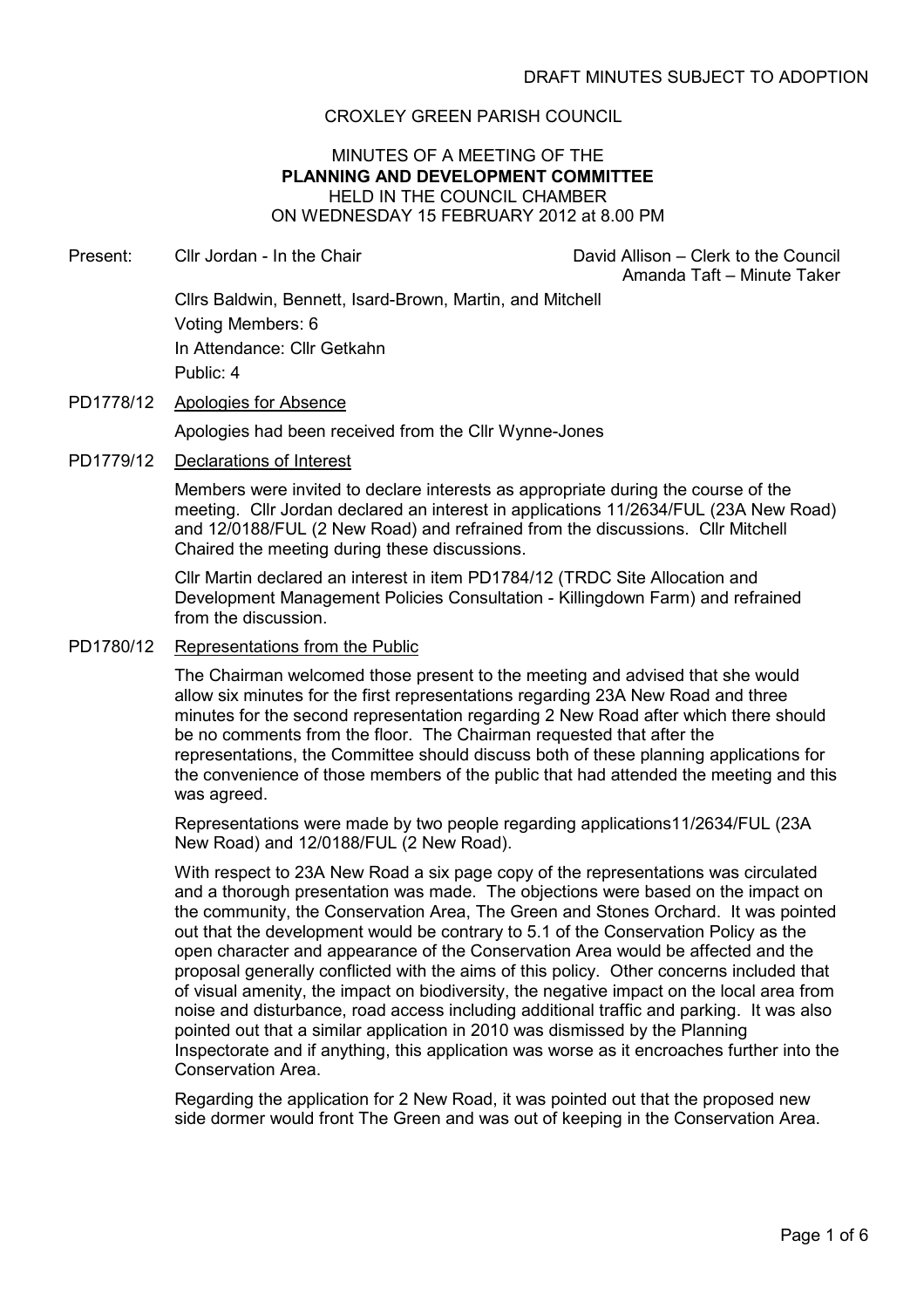## PD1781/12 Planning Applications

Demolition of existing outbuilding, removal of existing scaffolding yard and creation of residential development of 5 detached properties with roads sewers and all ancillary works

23A New Road And Land At Sundial Cottage The Green Croxley Green Rickmansworth WD3 3EJ

Ref. No: 11/2634/FUL | Received: Tue 27 Dec 2011 | Validated: Tue 31 Jan 2012 | Status: Pending Consideration

Croxley Green Parish Council Decision: Objects very strongly on the grounds that:

The proposed development fails to comply with the policies in that it would be overly prominent in the street scene, particularly when viewed from the Green and Stones Orchard and would cause material harm to the appearance of the Croxley Green Conservation Area in that it fails to preserve or enhance the character and appearance of the Conservation Area.

The excessive size, bulk (of each property) and prominent siting in relation to those properties adjacent to the development and would be unduly obtrusive, overbearing and result in overlooking of the neighbouring properties. This would be detrimental to the visual and residential amenities of the existing occupiers.

The design would form an incongruous and cramped form of development, to the detriment of the character of the surrounding area.

The proposed development by virtue of the siting and scale would lead to an unacceptable loss of privacy and amenity to the neighbouring properties.

The proposed development fails to comply with the policies which set out to protect from infill development and would result in overdevelopment of the site.

There appears to be inadequate provision for space within the site for parking and maneuvering of vehicles. The long and narrow access would not be easily accessible to service vehicles and there is inadequate vehicular access/egress to the development and the surrounding residential roads and not suitable for the increase in the volume of traffic created by the development.

Following an Appeal, which was dismissed by the Planning Inspectorate we feel the same issues still stand.

The Parish Council requests that this application is put before TRDC's Planning Committee and that we are notified of the date of the meeting.

New side dormer, alter roof to create flat roof with roof light, all to form room in the roof

2 New Road Croxley Green Rickmansworth Hertfordshire WD3 3EL

Ref. No: 12/0188/FUL | Received: Tue 31 Jan 2012 | Validated: Tue 31 Jan 2012 | Status: Pending Consideration

Croxley Green Parish Council Decision: Object:

The proposed roof alterations by reason of its siting would have an adverse impact on the character and appearance of the dwelling and the street scene as viewed from the Green.

The proposed development fails to comply with the policies in that it would be overly prominent in the street scene, particularly when viewed from the Green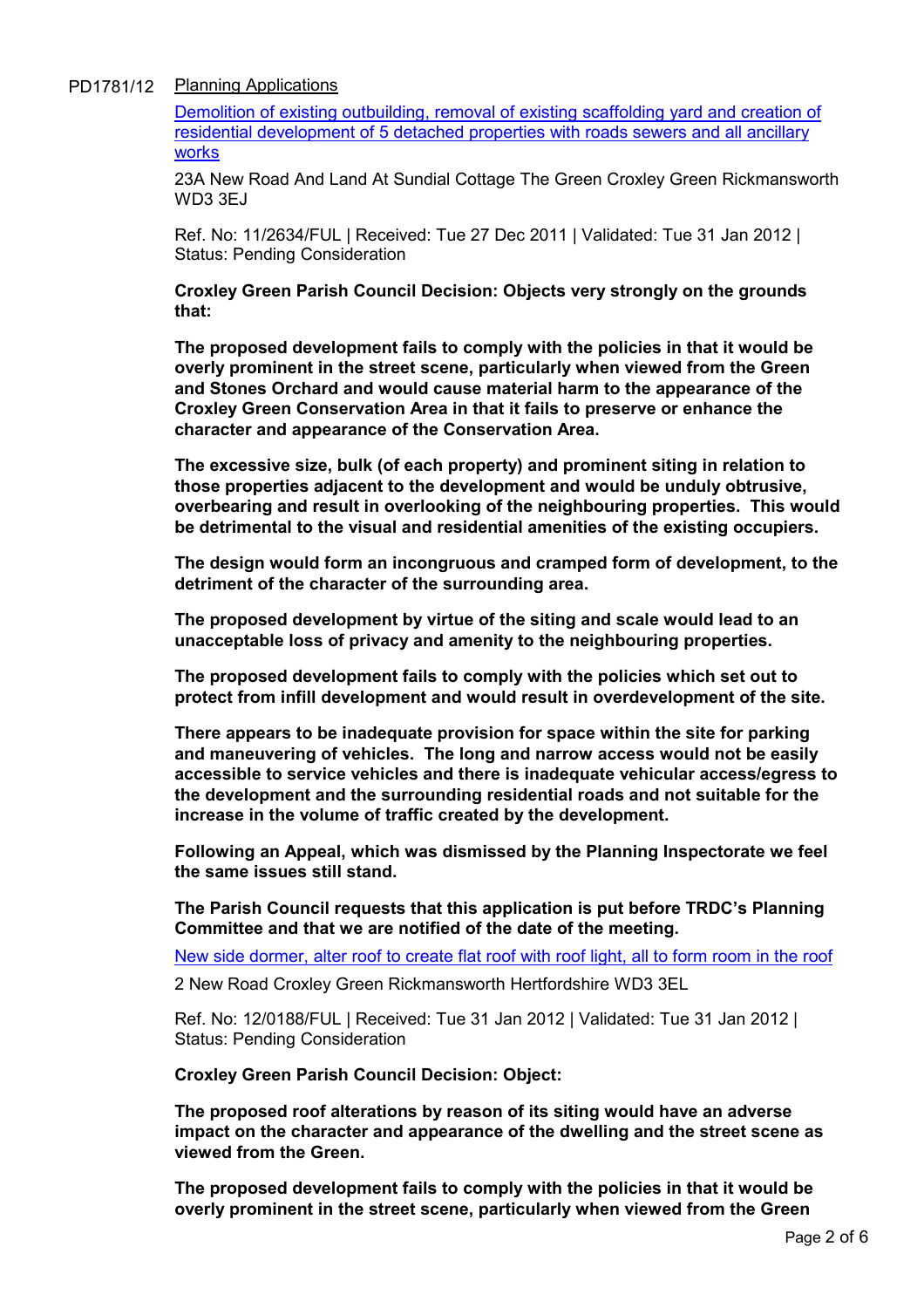and would cause material harm to the appearance of the Croxley Green Conservation Area in that it fails to preserve or enhance the character and appearance of the Conservation Area.

The Parish Council requests that this application is put before TRDC's Planning Committee and that we are notified of the date of the meeting.

Application of external wall insulation with render and brick slips to all external house walls excluding conservatory, dining room and utility room walls

100 Baldwins Lane Croxley Green Rickmansworth Hertfordshire WD3 3LP

Ref. No: 12/0070/FUL | Received: Fri 13 Jan 2012 | Validated: Tue 31 Jan 2012 | Status: Pending Consideration

### Croxley Green Parish Council Decision: NGFO

Single storey side and rear extension with crown roof, porch to main entrance (front aspect)

26 Gonville Avenue Croxley Green Rickmansworth WD3 3BY

Ref. No: 12/0077/FUL | Received: Tue 17 Jan 2012 | Validated: Thu 02 Feb 2012 | Status: Pending Consideration

### Croxley Green Parish Council Decision: NGFO

Single storey conservatory to the rear

4 Whitegates Close Croxley Green Rickmansworth Hertfordshire WD3 3JY

Ref. No: 12/0173/FUL | Received: Mon 30 Jan 2012 | Validated: Tue 07 Feb 2012 | Status: Pending Consideration

### Croxley Green Parish Council Decision: No objections subject to the Conservation Officer being satisfied with the design and size.

Listed Building Consent: Conversion of Grade II listed Durrants House (Old Merchant Taylor's) and curtilage courtyard cottages to provide 19 residential units, with associated internal and external alterations, extensions to rear, side and roof, and parking and landscaping works

Durrants Lincoln Way Croxley Green Hertfordshire

Ref. No: 12/0222/LBC | Received: Fri 03 Feb 2012 | Validated: Fri 03 Feb 2012 | Status: Pending Consideration

Croxley Green Parish Council Decision: Object: The Parish Council feels that the new addition (proposed two storey extension to the east of the existing building) to this Listed Building is incongruous, inappropriate, out of keeping and detracts from the street scene and visual amenity. This extension does not add to the character of this Listed Building but detracts from it.

Two storey extension and loft conversion (with gable end, dormer window and rooflights)

70 Gonville Avenue Croxley Green Rickmansworth WD3 3BY

Ref. No: 12/0235/FUL | Received: Tue 07 Feb 2012 | Validated: Tue 07 Feb 2012 | Status: Pending Consideration

## Croxley Green Parish Council Decision: NGFO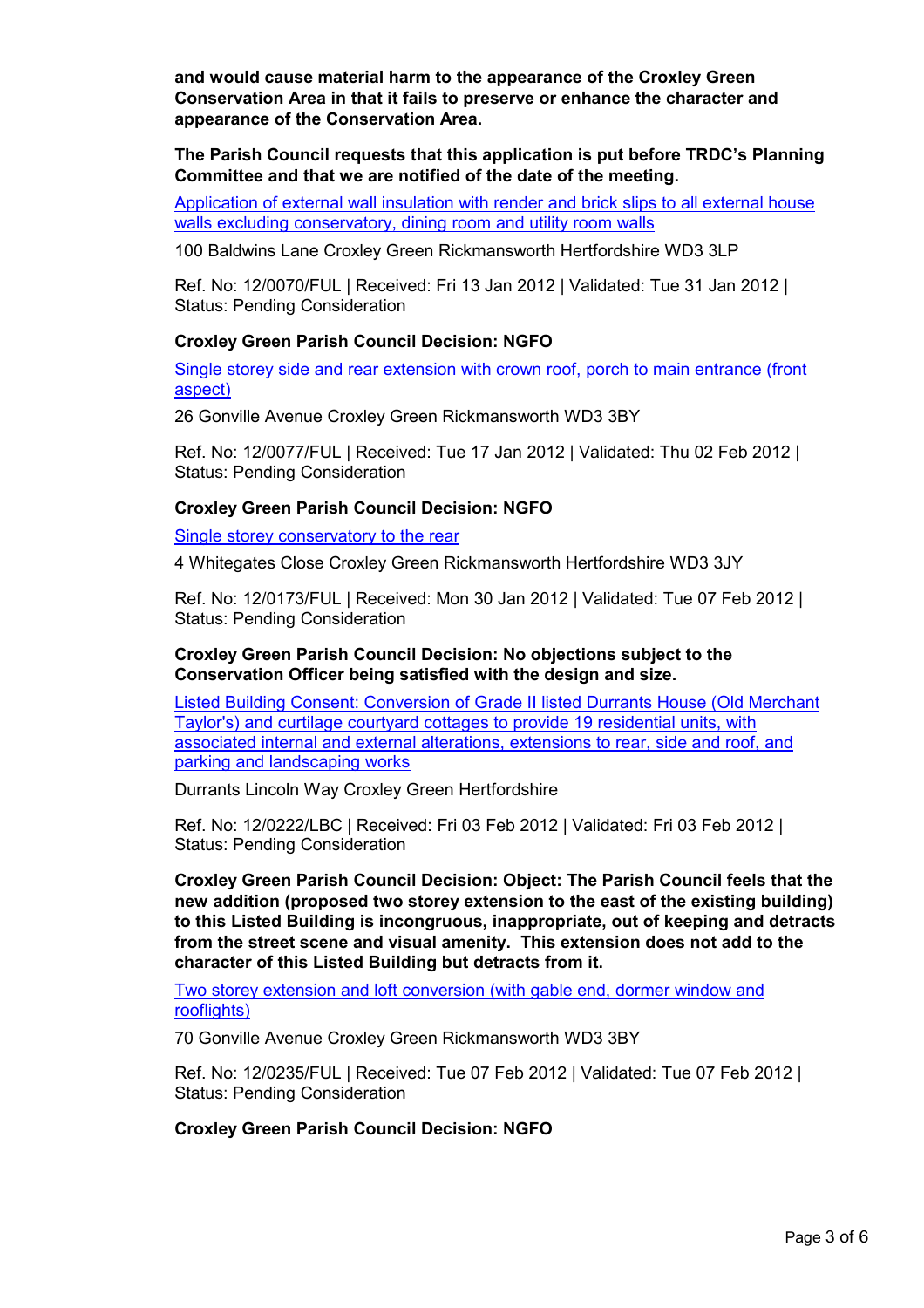### Single storey rear extension

45 Sherborne Way Croxley Green Rickmansworth Hertfordshire WD3 3PE

Ref. No: 12/0284/FUL | Received: Fri 10 Feb 2012 | Validated: Fri 10 Feb 2012 | Status: Pending Consideration

# Croxley Green Parish Council Decision: Object: the proposal exceeds existing guidelines

## PD1782/12 Recent Decisions by Three Rivers District Council

### APPROVED

| <b>Reference No:</b>  | 11/2489/FUL                                                                                                                                                                             |
|-----------------------|-----------------------------------------------------------------------------------------------------------------------------------------------------------------------------------------|
| <b>Address:</b>       | 43 Winton Crescent Croxley Green Rickmansworth                                                                                                                                          |
| <b>Application:</b>   | Loft conversion involving hip to gable extension, rear dormer<br>window and front rooflights.                                                                                           |
| <b>CGPC Decision:</b> | <b>NGFO</b>                                                                                                                                                                             |
| <b>TRDC Decision:</b> | Approved                                                                                                                                                                                |
| <b>Reference No:</b>  | 11/2546/FUL                                                                                                                                                                             |
| <b>Address:</b>       | 40 Rugby Way Croxley Green Rickmansworth                                                                                                                                                |
| <b>Application:</b>   | New single storey rear extension, including demolition of existing<br>single storey extension                                                                                           |
| <b>CGPC Decision:</b> | <b>NGFO</b>                                                                                                                                                                             |
| <b>TRDC Decision:</b> | Approved                                                                                                                                                                                |
| <b>Reference No:</b>  | 11/2547/FUL                                                                                                                                                                             |
| <b>Address:</b>       | Cassiobury Farm And Fishery Rousebarn Lane Croxley Green                                                                                                                                |
| <b>Application:</b>   | Demolition of existing fishing hut and erection of replacement<br>fishing hut                                                                                                           |
| <b>CGPC Decision:</b> | <b>NGFO</b>                                                                                                                                                                             |
| <b>TRDC Decision:</b> | Approved                                                                                                                                                                                |
| <b>Reference No:</b>  | 11/2622/FUL                                                                                                                                                                             |
| <b>Address:</b>       | 35 Winton Drive Croxley Green Rickmansworth                                                                                                                                             |
| <b>Application:</b>   | Demolition of porch erection of two storey front extension.<br>Demolition of conservatory erection of single storey rear extension.<br>Demolition of garage erection of workshop-store. |
| <b>CGPC Decision:</b> | <b>NGFO</b>                                                                                                                                                                             |
| <b>TRDC Decision:</b> | Approved                                                                                                                                                                                |
| <b>Reference No:</b>  | 12/0015/FUL                                                                                                                                                                             |
| <b>Address:</b>       | 53 Harvey Road Croxley Green Rickmansworth                                                                                                                                              |
| <b>Application:</b>   | Single storey side and rear extension                                                                                                                                                   |
| <b>CGPC Decision:</b> | <b>NGFO</b>                                                                                                                                                                             |
| <b>TRDC Decision:</b> | Approved                                                                                                                                                                                |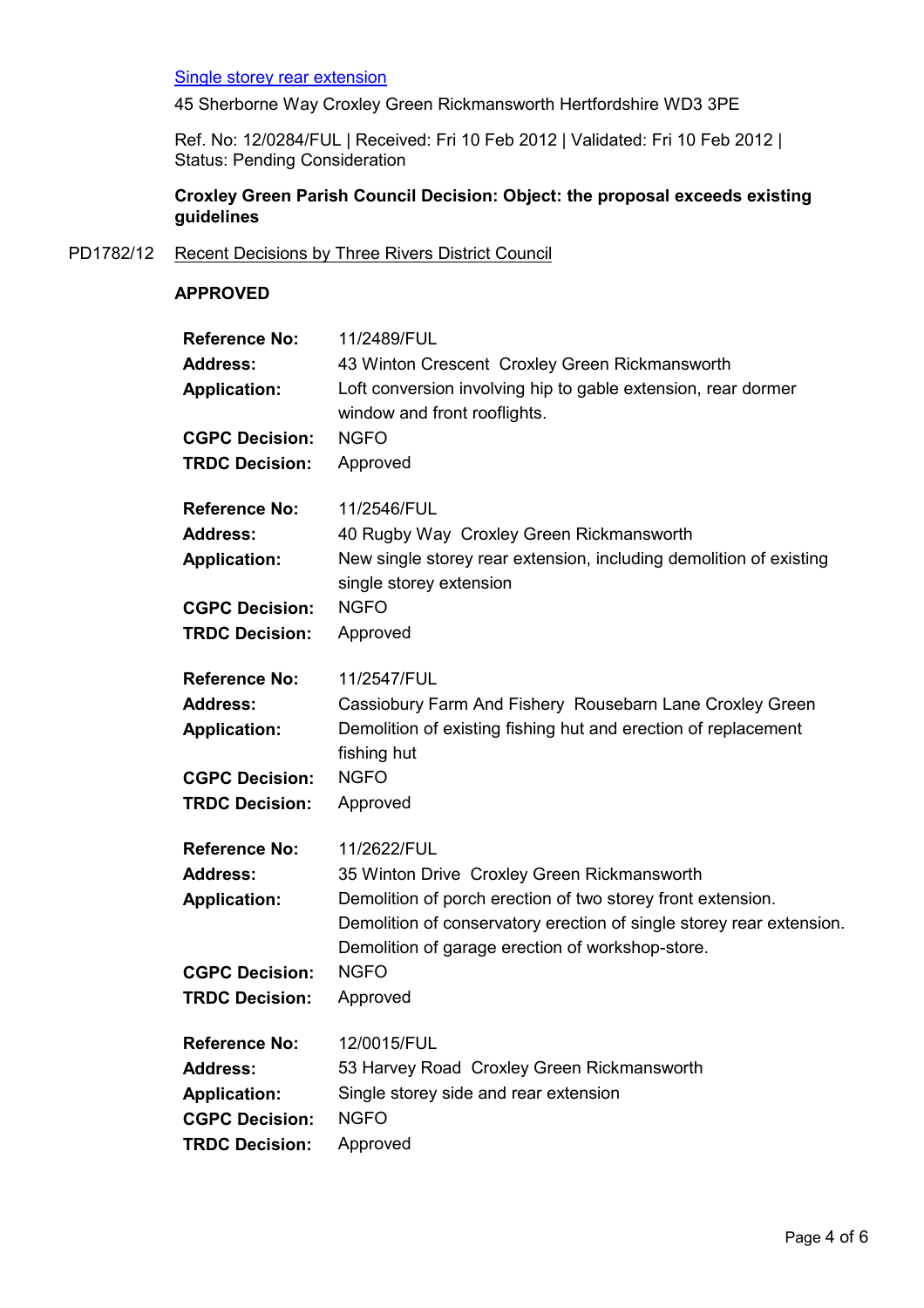| <b>Reference No:</b>  | 12/0029/FUL                                                                        |
|-----------------------|------------------------------------------------------------------------------------|
| <b>Address:</b>       | Building 3 Hatters Lane Watford                                                    |
| Application:          | Change of use of first floor from Training Room (Class D1) to<br>Office (Class B1) |
| <b>CGPC Decision:</b> | <b>NGFO</b>                                                                        |
| <b>TRDC Decision:</b> | Approved                                                                           |

### WITHDRAWN

| <b>Reference No:</b>  | 11/2498/FUL                                                         |
|-----------------------|---------------------------------------------------------------------|
| Address:              | 16A Copthorne Road, Croxley Green                                   |
| <b>Application:</b>   | Demolition of existing garage and erection of a two storey side and |
|                       | rear extension and rear conservatory                                |
| <b>CGPC Decision:</b> | NGFO.                                                               |

PD1783/12 Appeals Against Planning Decisions

There were no Appeals to note.

#### PD1784/12 TRDC Site Allocation and Development Management Policies Consultation

The Chairman introduced this item and reminded Members that this matter had been deferred from the meeting of 1 February in order that Members had more time to study the documents.

Croxley Station Car Park and Timber Yard – Members objected to this on the grounds of the loss of parking spaces adding that if anything, there should be more parking spaces. It was also questioned as to whether it was a suitable site for housing in that it was next to a railway and a long, dark area low down from the road. Members also felt that the access and egress from the car park would not be suitable.

Former Yorke Road School – No objection regarding site allocation.

33 Baldwins Lane – Members objected to this site, believing that it should be safeguarded for commercial or retail use.

Killingdown Farm Buildings – No objection regarding site allocation.

50-52 New Road – Members objected to this site, believing that it should be safeguarded for commercial land.

Proposed Secondary School Allocation, Croxley Green, land north east of Baldwins Lane – Members strongly objected to this stating that the site (at 12.3ha) was inappropriate as it is too small. There would be problems with access and egress and it was considered that there were other sites more local to the demand from other areas.

The Chairman pointed out that the open spaces had been included to ensure their future protection. It was noted that the designation of New Road as the local shopping centre had not changed.

It was requested that we demand that TRDC tighten up the wording in Development Management Policy 6.10 and also Appendix 2, item 3 (Amenity Space/Garden Space)

The Clerk advised that following recent resolutions of the Planning and Development Committee the Parish Council had adopted two Planning Policies; firstly that the Parish Council wish to see any new housing in Croxley Green built to the Code of Sustainable Housing Level 6, unless there is good reason not to and secondly that the Parish Council adopt the Parker Morris Standard for new housing in Croxley Green. The Clerk added that a letter had been sent to Renato Messere (Head of Development Plans Service at TRDC) and Mr Messere had replied suggesting that we submit our policies as part of our consultation comments.